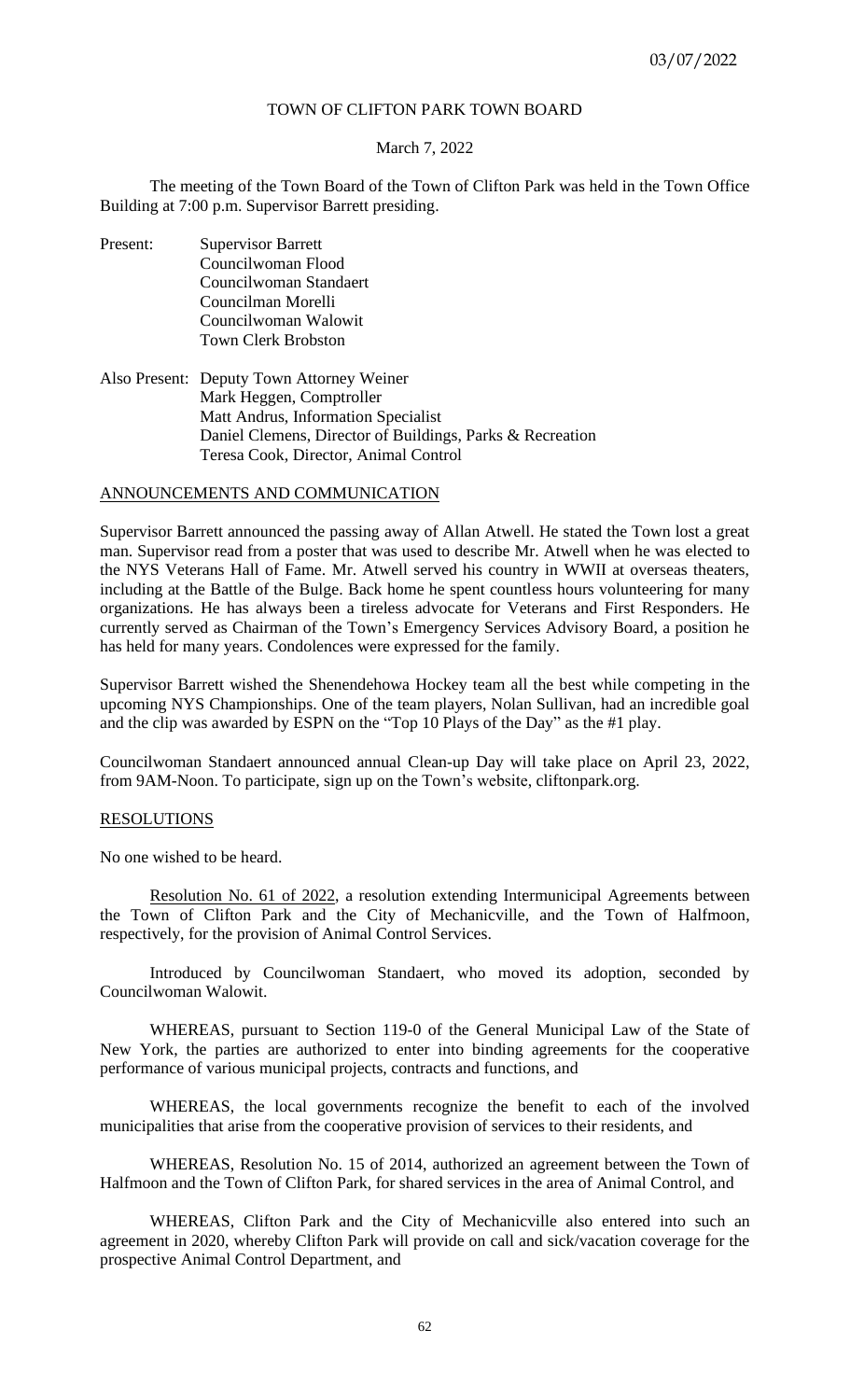WHEREAS, Clifton Park has the personnel and equipment to provide on-call and sick/vacation coverage for the Halfmoon and Mechanicville Animal Control Departments, with an increase in the rate of reimbursement from \$35/hour to \$40/hour; now, therefore, be it

RESOLVED, that the Town Board approves the adoption of an Intermunicipal Agreement between the City of Mechanicville and the Town of Clifton Park for the provision of Animal Control Services, per the attached agreement, through December 31, 2022, at \$40/hour; and be it further

RESOLVED, that the Town Board approves the adoption of an Intermunicipal Agreement between the Town of Halfmoon and the Town of Clifton Park for the provision of Animal Control Services, per the attached agreement, through December 31, 2022, at \$40/hour.

### ROLL CALL VOTE

Ayes: Councilwoman Flood, Councilwoman Standaert, Councilman Morelli, Councilwoman Walowit, Supervisor Barrett

Noes: None

# DECLARED ADOPTED

Resolution No. 62 of 2022, a resolution scheduling a public hearing on a proposal to amend the Town's Code §92 to increase dog license fees.

Introduced by Councilwoman Standaert, who moved its adoption, seconded by Councilwoman Flood.

WHEREAS, Director of Animal Control Terri Cook, has requested that amendments be made to Sections 92-2 and 92-3 of Town Code, and

WHEREAS, the Town Board wishes to schedule a public hearing to solicit the views and input from the community on the proposal; now therefore, be it

RESOLVED, that a public hearing be held on March 21, 2022, at 7:05 PM on a proposal to adjust dog license fees, per the attached draft legislation; and be it further

RESOLVED, that the Town Clerk is directed to publish appropriate notice of the same.

## ROLL CALL VOTE

Ayes: Councilwoman Flood, Councilwoman Standaert, Councilman Morelli, Councilwoman Walowit, Supervisor Barrett

Noes: None

### DECLARED ADOPTED

Resolution No. 63 of 2022, a resolution appointing Heather Schultz, provisionally, as an Account Clerk Typist in the Comptroller's office, pending Civil Service certification.

Introduced by Councilman Morelli, who moved its adoption, seconded by Councilwoman Standaert.

WHEREAS, an opening exists for an Account Clerk Typist in the Comptroller's office, and

WHEREAS, Mark Heggen, Comptroller, has interviewed Ms. Schultz and wishes to hire Ms. Schultz provisionally, as an Account Clerk Typist, Grade 4, Step 1, Year 1, to be paid \$25.29/hr.; now, therefore, be it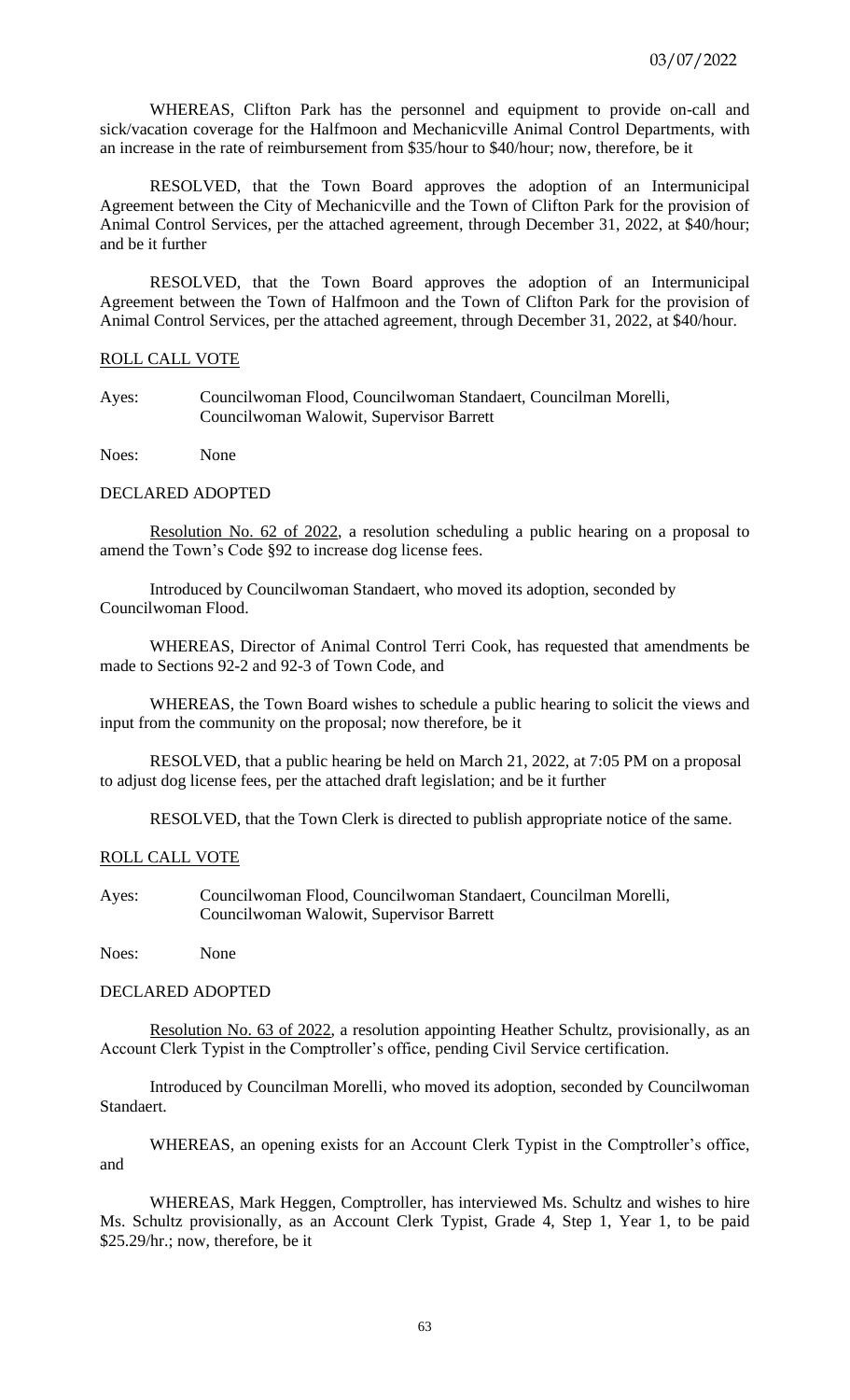RESOLVED, that Heather Schultz, 1210 London Square, Clifton Park, is hereby appointed as Account Clerk Typist for the Town of Clifton Park, effective immediately, and pending Civil Service certification; and be it further

RESOLVED, that the Comptroller is authorized to transfer \$36,000 from A-1315-E0961 (Gen. Fund – Comptroller – Account Clerk) to A-1315-Exxx (General Fund –Comptroller – Employee).

# ROLL CALL VOTE

Ayes: Councilwoman Flood, Councilwoman Standaert, Councilman Morelli, Councilwoman Walowit, Supervisor Barrett

Noes: None

#### DECLARED ADOPTED

Resolution No. 64 of 2022, a resolution appointing Katherine Taubkin, provisionally, as a Payroll Clerk in the Comptroller's office pending Civil Service certification.

Introduced by Councilwoman Standaert, who moved its adoption, seconded by Councilwoman Walowit.

WHEREAS, an opening exists for a Payroll Clerk in the Comptroller's office, and

WHEREAS, Mark Heggen, Comptroller, has interviewed Ms. Taubkin and wishes to hire Ms. Taubkin provisionally, as a Payroll Clerk, Grade 6, Step 1, Year 1, to be paid \$28.38/hr.; now, therefore, be it

RESOLVED, that Katherine Taubkin, 2 Marlboro Drive, Clifton Park, is hereby appointed as Payroll Clerk for the Town of Clifton Park, effective immediately, and pending Civil Service certification; and be it further

RESOLVED, that the Comptroller is authorized to transfer \$40,700 from A-1315-E0230 (Gen. Fund – Comptroller – Payroll Clerk) to A-1315-Exxx (General Fund –Comptroller – Employee).

#### ROLL CALL VOTE

Ayes: Councilwoman Flood, Councilwoman Standaert, Councilman Morelli, Councilwoman Walowit, Supervisor Barrett

Noes: None

#### DECLARED ADOPTED

Resolution No. 65 of 2022, a resolution approving the 2022 salary matrices for Summer Recreation employees.

Introduced by Councilwoman Flood, who moved its adoption, seconded by Councilman Morelli.

WHEREAS, the Director of Parks, Recreation and Community Affairs has requested that rates of pay be adopted for 2022 Summer Recreation Staff Matrices, per Schedule A (Day Camps), Schedule B (Pool, Lifeguard & WSI), and Schedule C (Golf Course), and

WHEREAS, the Supervisor wishes to maintain pay rate increases similar across all seasonal recreation employees; now, therefore, be it

RESOLVED, that the Town Board hereby adopts the 2022 Salary Matrices for Summer Recreation Employees staff per, Schedules A, B and C (attached).